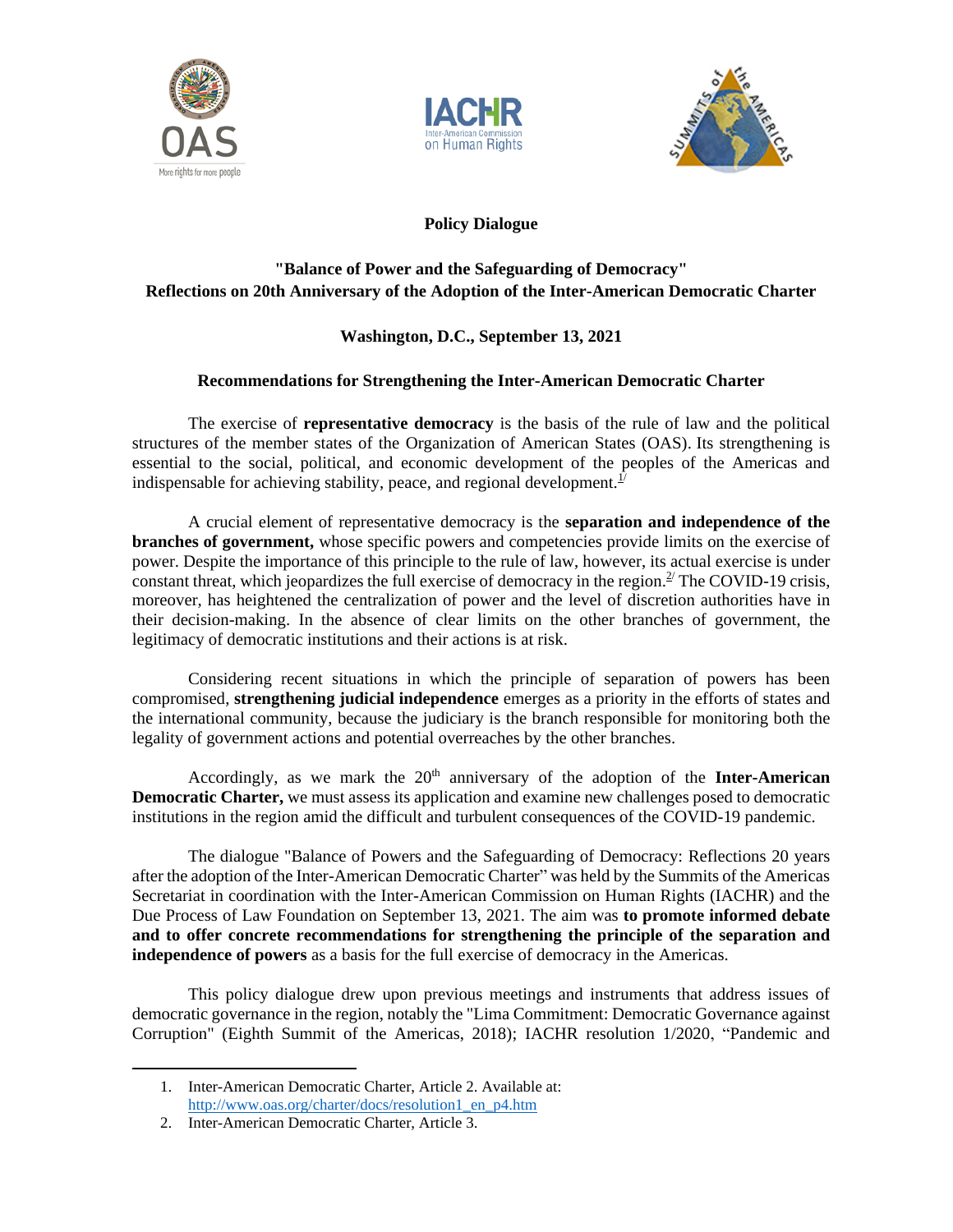Human Rights in the Americas"; and discussions held in May 2021 at the joint CISC-CAJP meeting on Democratic Resiliency, the Role of the Inter-American Democratic Charter, and the Summits Process.

The event brought together officials and leading experts of the region, who exchanged views and proposals on reinforcing implementation of the Democratic Charter and the principle of separation of powers in the Americas. Introductory remarks were given by the Chair of the Summits Process, Mr. Kevin O'Reilly; the OAS Secretary General, Dr. Luis Almagro; the Secretary for Hemispheric Affairs, Ambassador James Lambert; and the Secretary for Strengthening Democracy, Mr. Francisco Guerrero. Closing remarks were given by Mrs. María Celina Conte, Director of the Summits Secretariat. $3/$ 

The panel discussion was moderated by Ms. Katya Salazar, Executive Director of the Due Process of Law Foundation. The panelists were experts from academia, civil society, and bodies of the inter-American system, namely Professor Trevor Munroe, Executive Director of National Integrity Action of Jamaica; Mr. Rodolfo Piza, Adviser to the Office of the Secretary General; Mrs. Marieclaire Acosta, Director of Transitional Justice of Mexico and former Deputy Secretary for Human Rights and Democracy of the Mexican Ministry of Foreign Affairs; Mr. Joel Hernández, member of the IACHR; and Mr. Santiago Cantón, Director of the Rule of Law Program of the Inter-American Dialogue and former Executive Secretary of the IACHR.

The topics for the three rounds of discussion were: effective implementation of the Democratic Charter and the separation of powers, recommendations for strengthening the role of justice systems, and joint initiatives to reinforce democracy.

### **I. Effective implementation of the Democratic Charter and the separation of powers**

There was broad agreement that assaults on democracy in the region generally came not from without but from the democratically elected governments themselves. It was proposed to broaden the scope of action of the OAS and that the Organization be more open to civil society and the business and academic sectors. This would yield information with which any erosion of democracy could be quickly noted. Also recommended were greater efforts to disseminate the Charter and democratic values, avoiding technical jargon and promoting understanding among the large populations concerned.

Some panelists agreed that the Inter-American Democratic Charter still faced challenges in preventing the erosion of democracy, in part because it lacked independent follow-up structures. Establishing a complementary mechanism in the Charter and OAS framework was recommended, which should have broad civil society participation and be able to assess the true status of democracy in any state at any time.

Looking beyond monitoring and condemnation, reference was made to the role of diplomacy in supporting and persuading states as they build their commitment to democracy. Reference was made, still, to the need for the OAS to publicize and openly condemn any breaches of democracy.

<sup>3.</sup> Agenda of the dialogue: [http://summit-americas.org/jswg/Policy%20Dialogue/2021/balanceofpower.html;](http://summit-americas.org/jswg/Policy%20Dialogue/2021/balanceofpower.html) Video[: https://www.youtube.com/watch?v=89Ys7swYVSA.](https://www.youtube.com/watch?v=89Ys7swYVSA)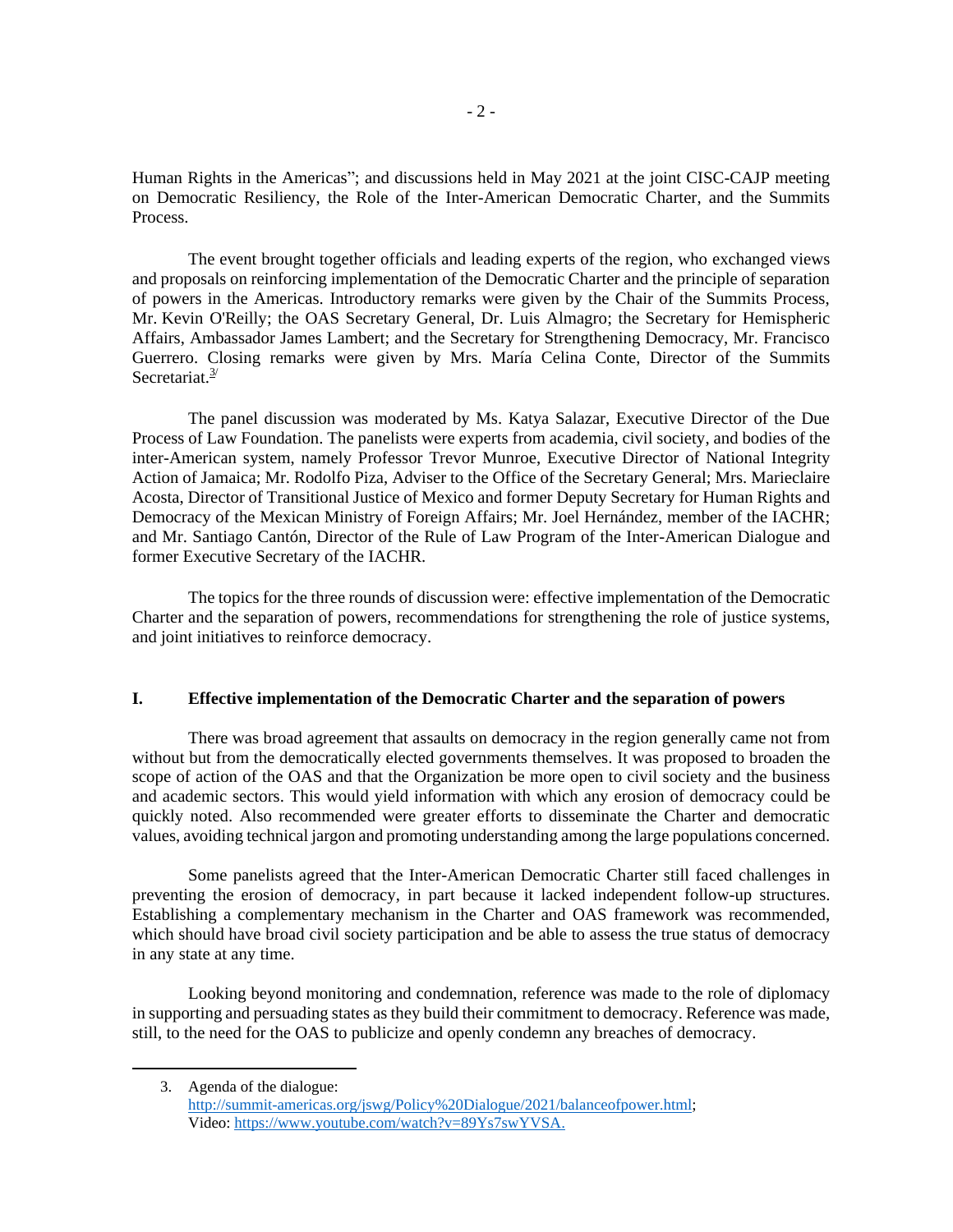As for strengthening public institutions within states, a similar change of approach was proposed that would focus on international support for states as they build their independent judiciaries. IACHR efforts in this regard were highlighted, involving selection processes for justice operators, development of judicial careers, administrative and financial autonomy for these bodies, development of evaluation processes in keeping with international standards, and the construction of autonomous government bodies within the judiciaries.

Finally, on strengthening the systems of democracy in general, special attention was paid to the decline in public support for democratic systems as opposed to a more favorable view of populist regimes. It was recommended that an action plan be devised to improve implementation of the Charter, which should contain practical measures to shore up public satisfaction with democracy.

### **II. Recommendations for reinforcing justice systems**

Promoting a culture of civic participation was deemed vital to preventing executive interference in judicial matters. The teaching of civic values at all levels of education was recommended and the role of the OAS in arranging financing and supporting civil society and educational institutions was highlighted. Noted, still, was the need to distinguish between urgent issues, such as crises of democracy, and important issues, and to the consequent need to act differently in each case.

On the other hand, attention was called to the importance of addressing the tension between majority will and judicial independence. Emphasis here was placed on the need for civic support in dealing with advances by other branches of government, seeking equilibrium when rights are in conflict and preventing the replacement of legislative or executive functions or the advancement of agendas to which judges are sensitive, but which lack societal support.

Some panelists noted a lack of public familiarity with inter-American standards of judicial independence. It was recommended that the IACHR compile such information for availability to the public and that discussions of best practices be held.

Also recommended was continuing work on the effects of the IACHR reform, with greater attention to precautionary measures when access to justice or judicial independence is severely attacked. It was proposed that the role of the IACHR in strengthening democracy should remain under discussion and that issues such as precautionary measures be addressed.

Other speakers focused on the diverse levels of commitment to democracy in the various states. They recommended a combination of OAS tools to reinforce the judiciaries more effectively: on the one hand, raising awareness of the human rights situation in certain countries; and, on the other hand, assisting states in strengthening judicial systems, such as in the nomination of judges.

### **III. Joint initiatives to reinforce democracy**

It was recommended that the next Summit of the Americas develop an action plan focused on the preventive aspects of safeguarding democracy. It should promote technical cooperation to foster